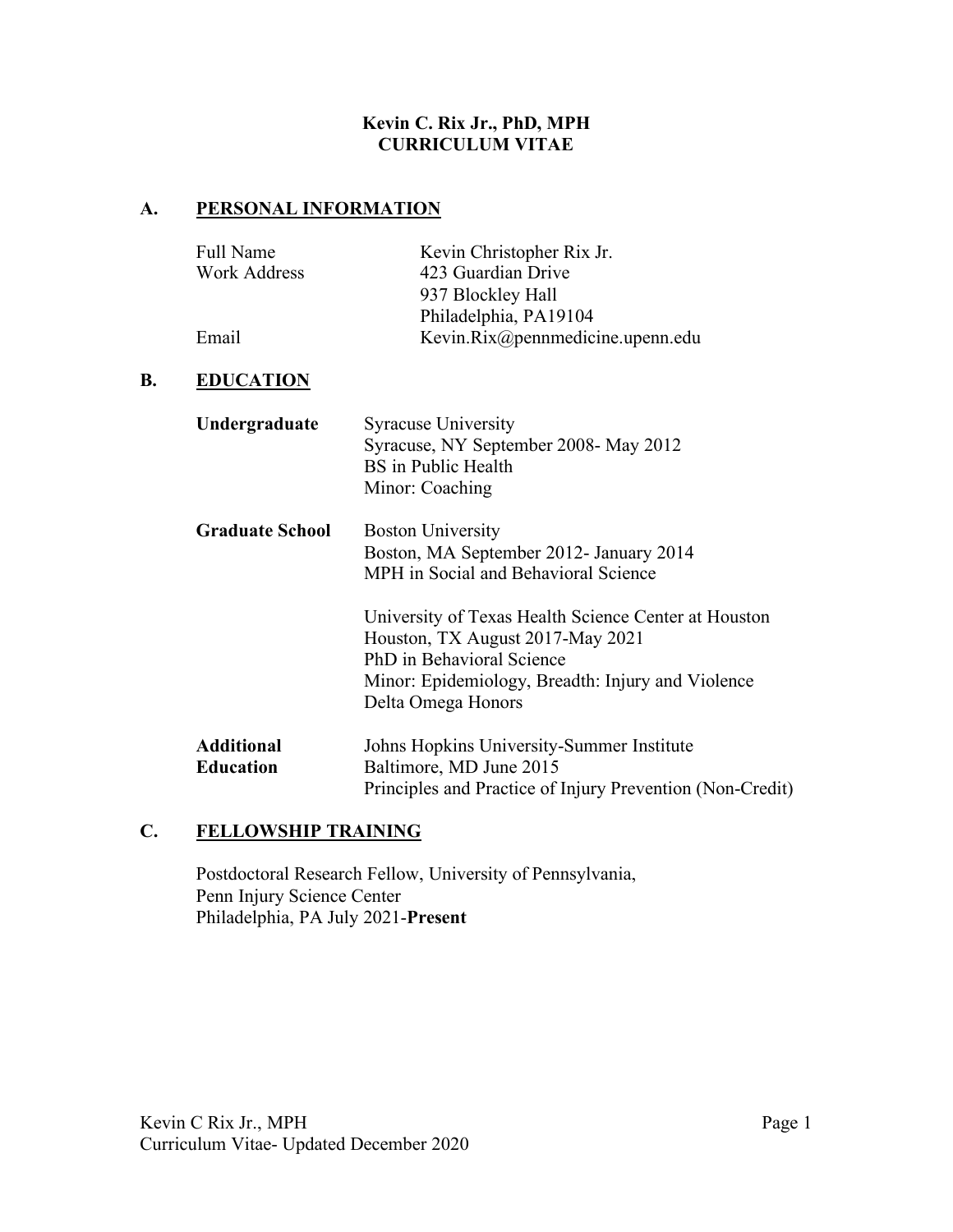## **D. PROFESSIONAL BACKGROUND**

Injury Prevention Coordinator, Dell Seton Medical Center at the University of Texas (University Medical Center Brackenridge-Renamed) May 2017- June 2021

Graduate Assistant, University of Texas Health Science Center at Houston May 2020-September 2020

Injury Prevention Coordinator, University Medical Center Brackenridge November 2014- May 2017

Brain Injury Prevention Educator and Consultant, Independent Contractor May 2012- August 2014.

Substitute Teacher and Athletics Coach, The Brimmer and May School October 2012- June 2014

Brain Injury Research Assistant, Supportive Living Inc. August 2013- January 2014

# **E. COLLEGIATE STUDENT TEACHING EXPERIENCE**

Teaching Assistant PHD 1227 Health Promotion Theories for Individuals and Groups: Part II, University of Texas Health Science Center at Houston Spring 2020

Graduate Assistant: PHD 1227 Course Remodel and Reconstruction. Summer 2020

## **F. INTERNSHIP AND VOLUNTEER EXPERIENCE**

Brain Injury Student Researcher, Internship, Supportive Living Inc. May 2013-August 2013

Brain Injury Prevention Program Developer, Internship, SUNY Upstate Medical Concussion Management Center August 2011- May 2012

Teaching Assistant & Health Educator, Student Volunteer, Interfaith Works of Central New York September 2010- December 2010

Teaching Assistant, Student Volunteer, Sidney Johnson Vocational Center

Kevin C Rix Jr., MPH Page 2 Curriculum Vitae- Updated December 2020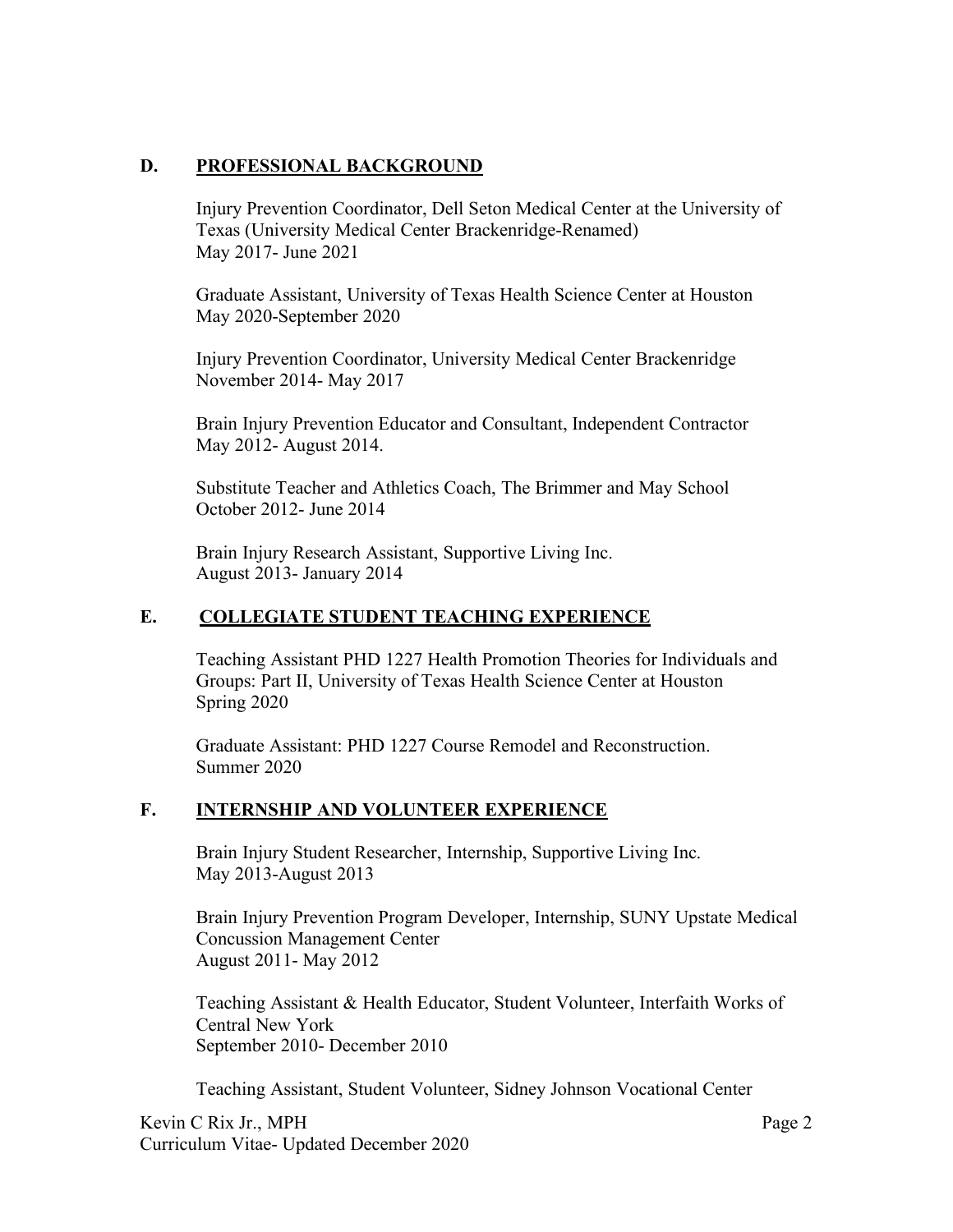January 2010- May 2010

Director of Educational Programming, Student Elected Position, Syracuse University Office of Residence Life; Residence Hall Association May 2009- May 2010

After School Counselor, Student Volunteer, Syracuse North East Community **Center** January 2009- May 2009

# **G. RESEARCH**

## **PEER REVIEWED SCIENTIFIC PUBLICATIONS**

- 1. Brown CVR, **Rix K**, Klein AL, Ford B, Teixeira PGR, Aydelotte J, Coopwood B, Ali S: "A Comprehensive Investigation of Comorbidities, Mechanisms, Injury Patterns, and Outcomes in Geriatric Blunt Trauma Patients" *The American Surgeon*. November 2016, Volume 82, Number 11, pp. 1055-1062.
- 2. Luftman K, Aydelotte J, **Rix K**, Ali S, Houck K, Coopwood TB, Teixeira P, Eastman A, Eastridge B, Brown CV, Davis M: "PTSD in those who care for the injured." *The International Journal of the Care of the Injured.* November 2016, Volume 48, Number 2, pp. 293-296
- 3. Edwards C, Abbe M, Stephens-Stidham S, Contreras MA, Williams S, Dillon C, Perez J, **Rix K**, Sparkman M, Williams S, Shenoi R; "Sorting and Packaging the Evidence: Guiding Implementation of Effective Interventions to Prevent Distracted Driving With a Literature Review. *Texas Public Health Journal*. Summer 2018, Volume 70, Issue 3 p.17-21.
- 4. Taylor WC., **Rix K**., Gibson A., Paxton R. Sedentary Behavior and Health Outcomes in Older Adults: A Systematic Review. *AIMS Medical Science.* March 2020, Volume 7, Issue 1: p10-39.
- 5. Curry S, Harrell M, Jetelina KK, **Rix K**, Coopwood T. Assessing physical assault hospitalizations at Dell Seton Medical Center in Austin TX from 2015-2018. Texas Public Health Journal. Spring 2020 Volume 72(1): 20
- 6. English KC, Allen JR, **Rix K**, Zane DF, Ziebell CM, Brown CV, Brown LH. The characteristics of dockless electric rental scooter-related injuries in a large US city. Traffic Injury Prevention. 2020 Aug 7:1-6.
- 7. **Rix K**, Demchur N, Zane D, Brown L. Injury rates per mile of travel for electric scooters versus motor vehicles. The American Journal of Emergency Medicine. 2021 Feb 1;40:166-8.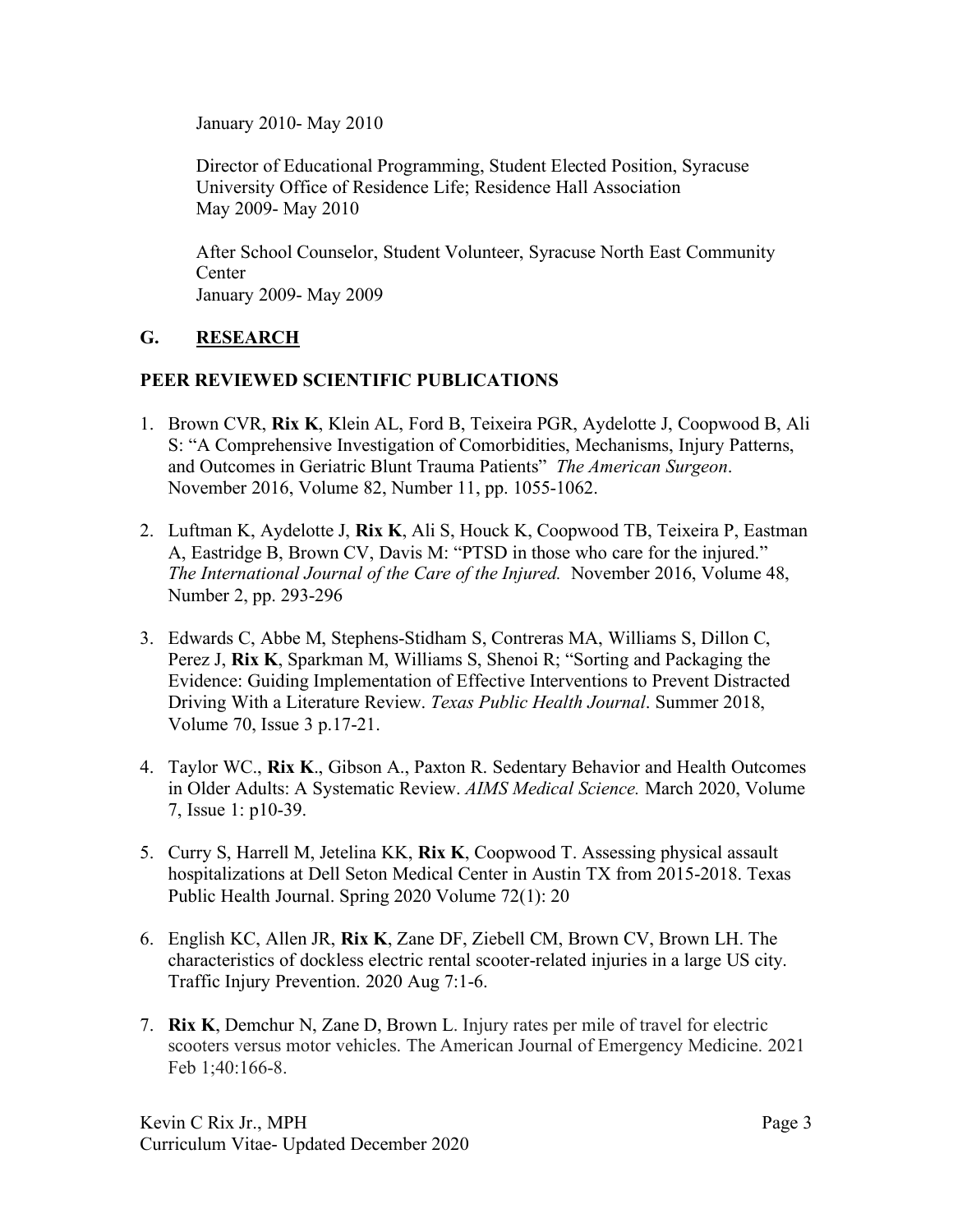## **PEER REVIEWED SCIENTIFIC PRESENTATIONS**

- 1. Chung Y, **Rix K**, Brown C: "A Cure for the Cycle-Path: Bicycle Master Plan Succeeds in Lowering Bicycle Related Trauma Mortality". Presented at the 2016 South Texas American College of Surgeons Annual Meeting, San Antonio TX, February 2016.
- 2. Cortez A, **Rix K**, Wong K, Garrison C: "Crash Severity in American Urban Cyclists: Analysis of Bicycle of Infrastructure Using Abbreviated Injury Scale (AIS) and Injury Severity Score (ISS). Presented at the 2016 Safe States Alliance Annual Meeting, Albuquerque NM, April 2016. –**Lead Presenter**
- 3. Cortez A., **Rix K**, Wong K, Garrison C: "Crash Severity in American Urban Cyclists: Analysis of Bicycle Infrastructure Using Abbreviated Injury Scale (AIS) and Injury Severity Score (ISS) with Emphasis on Region of Bodily Injury". Presented at the 2016 Medicine of Cycling Annual Conference, Boulder CO, August 2016.
- 4. Daher P., **Rix K**., Ford B., Teixeira P.G., Coopwood B., Brown C.V.R., Aydelotte J. "Serious Injury Reporting Systems in Children Playing Organized Sports: A Survey of All 50 US States". Presented at the 2017 Southwestern Surgical Congress, Maui HI, April 2017.
- 5. Edwards C., Stephens-Stidham S., Abbe M., Contreras MA., Dillon C., Perez J., **Rix K.,** Shenoi R., Sparkman M., Williams S., Williams S.: "Sorting and Packaging the Evidence to Reduce Distracted Driving." Presented at the 2017 Safe States Alliance Annual Meeting. Aurora, CO. September 12-14, 2017.
- 6. Rana R., **Rix K**.: "Implementation of Community-Level Older Adult Falls Prevention Programs in Central Texas." Presented at 2018 St. David's Center for Health Promotion and Disease Prevention Research in the Underserved Populations Conference. Austin, TX February 21, 2018.
- 7. **Rix K**., Fagan K., Coopwood TB.: "A Prevention Perspective for Development and Implementation Using Best Practices of an In-Patient Service in a Healthcare Setting." Presented at the 2018 Safe States Alliance Annual Meeting. Charleston, SC. September 4-6, 2018.
- 8. **Rix K**., Edwards C.: "A Unified Approach to Documenting and Coding Injuries Associated with Motorized Dockless Scooters." Presented at the 2019 Safe States Alliance Annual Meeting. Atlanta, GA September 9-11,2019.
- 9. **Rix K** "Developing a Lasting Hospital-Based Injury Prevention Student Internship Program". Presented at the 2019 Safe States Alliance Annual Meeting. Atlanta, GA September 9-11, 2019.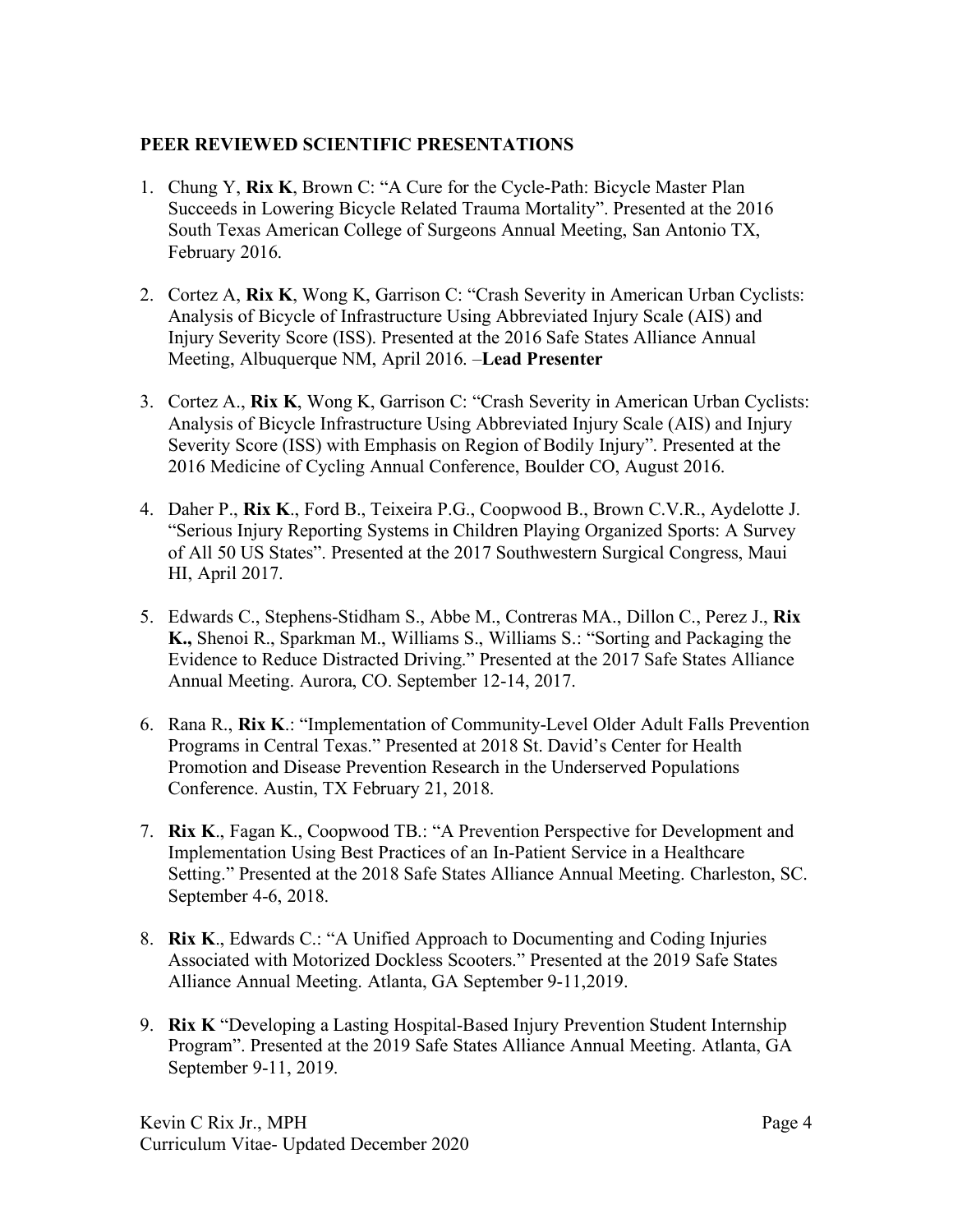- 10. English, KC, Allen, JR, **Rix KC**, Ziebell CM, Brown CVR, Zane DF, Taylor JP, Brown LH. "Epidemiology of Dockless Electric Rental Scooter Injuries". Presented at the 2019 American College of Emergency Physicians (ACEP) Research Forum. Denver, CO October 27-30, 2019.
- 11. Abbe M., Black K., Contreras MA., Curti D., Dillon C., Edward C., Marquardt A., Northway J., Pena R., Perez J., **Rix K**., Shenoi R., Sicilio L., Stephens-Stidham S., Williams S. "Implementing Standards and Indicators for Level III and IV Texas Hospital Injury Prevention Programs. Texas Emergency Medical Services Conference. November 2019.
- 12. **Rix K**, Edwards C.: "A Statewide Approach to Capturing Motorized Dockless Scooter Injuries". Lifesavers National Conference on High Safety Priorities 2020, National Conference on Highway Safety Priorities. March 2020. *Unpresented due to COVID-19 conference cancellation.*
- 13. Demchur N., **Rix K**., Zane D., Brown L. "Dockless Electric Rental Scooter Injury Rates Compared with Motor Vehicle Crash Injury Rates" Presented at the 2020 Society for Academic Emergency Medicine (SAEM) Annual Conference. May 2020

# **INVITED JOURNAL CHAPTERS**

1.**Rix K.,** Sakamoto, I. Bicycling and Cycling Injury Prevention. In Preparation Journal of Physical Medicine and Rehabilitations Clinics. Anticipated Publish Date June 2021.

## **H. INVITED PRESENTATIONS**

**Featured Speaker** "Best Practices: Managing the Impacts of Shared Transportation Systems on Trauma Programs", Presented via National Webinar through the American Trauma Society. Austin, TX. February 2019

**Featured Speaker** "An Acute Care Perspective: Best Connections to Community Falls Efforts", presented at the 3<sup>rd</sup> Annual National Falls Prevention Conference. Los Angeles, CA. November 2016.

**Featured Lecturer** "The Falls Prevention Symposium Parts 1, 2 and 3" presented at the Pflugerville Recreation Center. Pflugerville, TX. September to November 2016.

**Contracted Speaker** "Concussions and Mild Traumatic Brain Injuries in Youth Athletes – What are they and what should we be looking for" presented to various local sport organizations. Rhode Island and Southern Massachusetts. May 2012 – August 2014.

**Faculty Speaker** "Preventing Falls in the Elderly" presented at the 9<sup>th</sup> Annual Austin Trauma and Critical Care Conference. Austin, TX June 2017.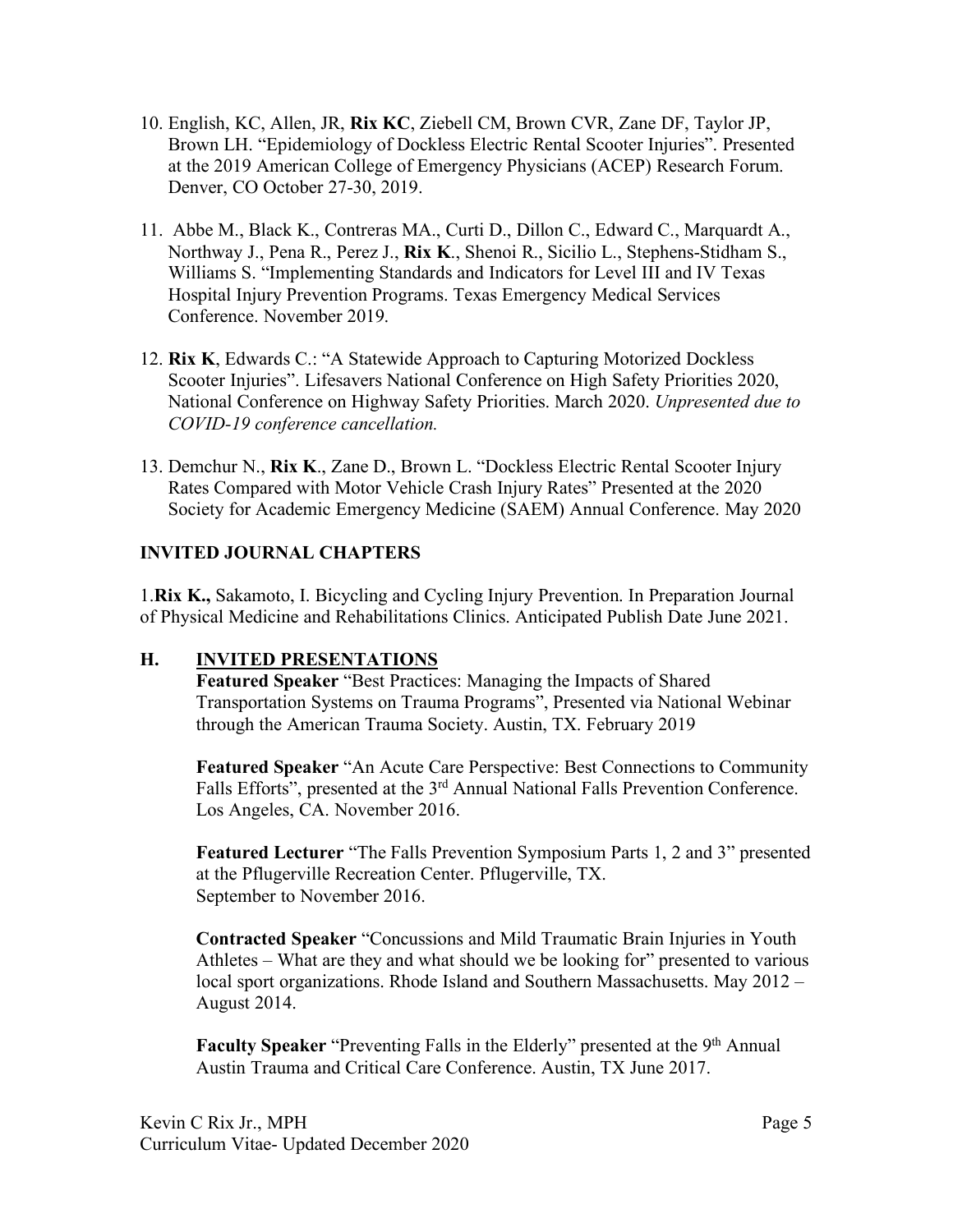**Faculty Speaker** "Falls Prevention through Stepping On" presented at the Southwest Texas Regional Advisory Council Emergency Healthcare Systems Conference 2019. San Antonio, TX June 2019.

**Featured Speaker** "Improving our Understanding of Dockless Motorized Electronic Scooters" presented via Webinar. American Trauma Society. February 2019.

**Guest Lecturer** "Motorized Dockless Scooters and their Impact" presented at Southwestern University. October 2019.

**Featured Speaker** "Developing a Hospital-Based Injury Prevention Student Internship Program" presented via Webinar. American Trauma Society. November 2019.

**Featured Speaker** "Scootin' Around Safety: The Rise of Electric Scooters and the Data Behind Them" presented via Webinar. Safe States Alliance. March 2020.

**Featured Speaker** "Implications of Data Collection with Emerging Technology. What happens when coding fails, and how to plan for future innovations" presented at the Trauma Centers Association of America National Conference 2020. Savannah, GA. May 2020*-Cancelled due to COVID-19 pandemic.*

**Plenary Speaker** "Stop the Bleed: An Overview" presented at 2020 Texas Workers' Compensation Conference. Austin, TX. May 2020.*-Cancelled due to COVID-19 pandemic.*

**Featured Speaker** Early Implications of COVID-19 on Changes in Injury Patterns in Austin and Across Texas presented via Webinar. Michael and Susan Dell Center for Healthy Living. April 2020.

## **I. CERTIFICATIONS**

Stepping On Leader, Stepping On: Evidence Based Falls Prevention Program, licensed instructor via the Wisconsin Institute for Healthy Aging. March 2015 – **present**

Stepping On Master Trainer, Stepping On: Evidence Based Falls Prevention Program, licensed instructor trainer via the Wisconsin Institute for Healthy Aging. November 2016 – **present**

Bleeding Control Basics version 1.0/2.0 Associate Instructor, licensed via bleedingcontrol.org January 2017**-present**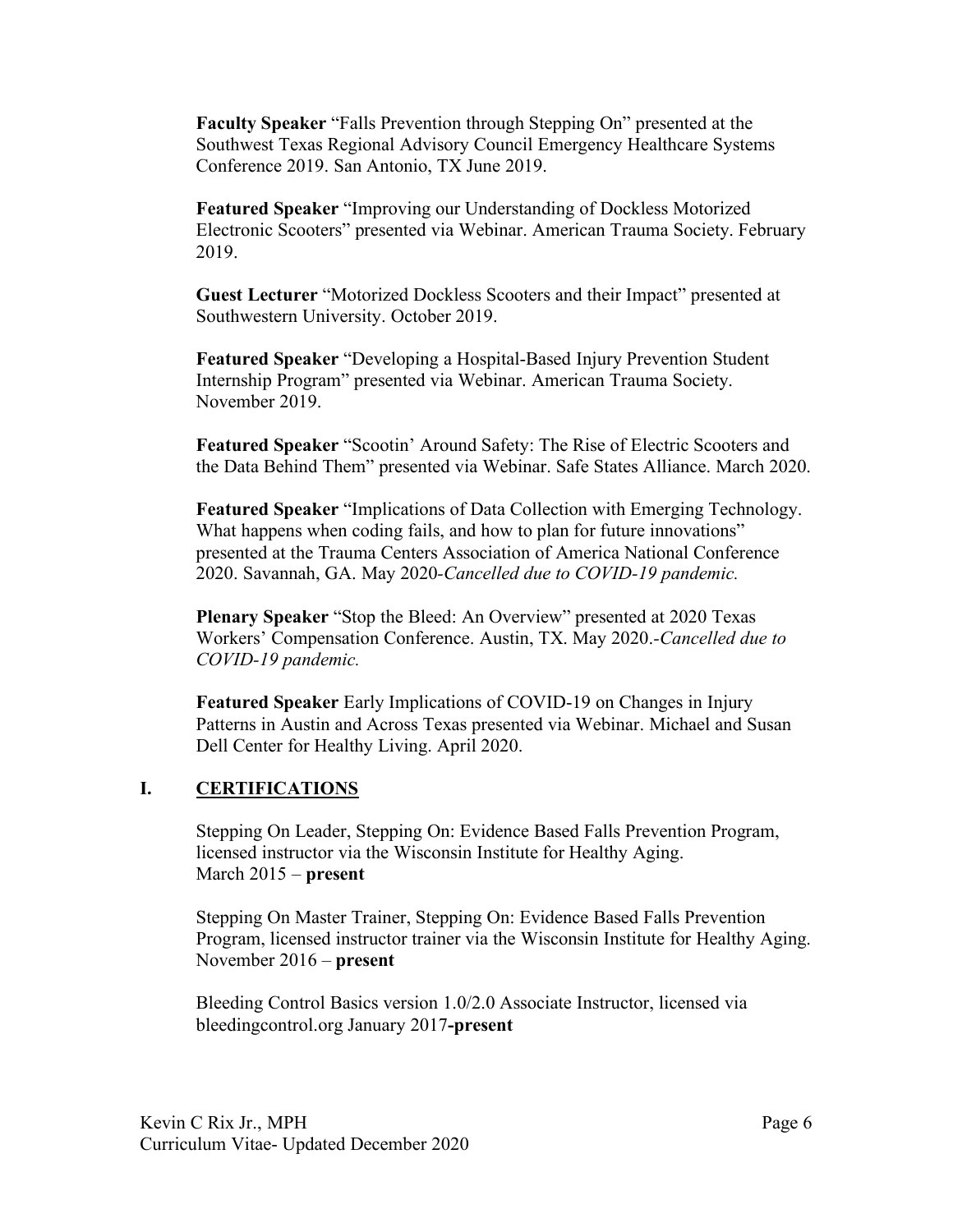#### **J. COMMITTEES**

Hospital Committees:

Trauma Process Improvement Committee, University Medical Center Brackenridge/Dell Seton Medical Center at the University of Texas, December 2014– June 2021 Environment of Care Committee, University Medical Center Brackenridge/Dell Seton Medical Center at the University of Texas, July 2015 – February 2019

Network Committees: Ascension Seton Injury Prevention Committee, April 2016 – June 2021 Co-Chair, April 2016 – June 2021 Trauma Network Clinical Care Council, March 2020-June 2021

Regional Committees:

Austin Regional Campus Doctoral Student Representative University of Texas Health Science Center at Houston School of Public Health May 2020-May 2021 Capital Area Trauma Regional Advisory Council Injury Prevention Committee, November 2014 – present Co-Chair, October 2017-June 2021 Falls Prevention Sub-Committee Chair, November 2018**-**June 2021 SafeKids Austin**,** January 2015 **–** June 2021 City of Austin Vision Zero Stakeholder Member June 2015- May 2016

State Committees:

Texas Governor's EMS and Trauma Advisory Council, Injury Prevention Committee, January 2016 **–** June 2021

National Committees: Safe States Alliance Hospital Based Injury Prevention Specialist Interest Group March 2015 - **present** Active Transportation & Built Environment Special Interest Group June 2016 – February 2018 STAT: State Technical Assessment Team Program Member Massachusetts, Policy and Program Strategies Lead, 2017 Annual Conference Planning Committee January 2020-**present**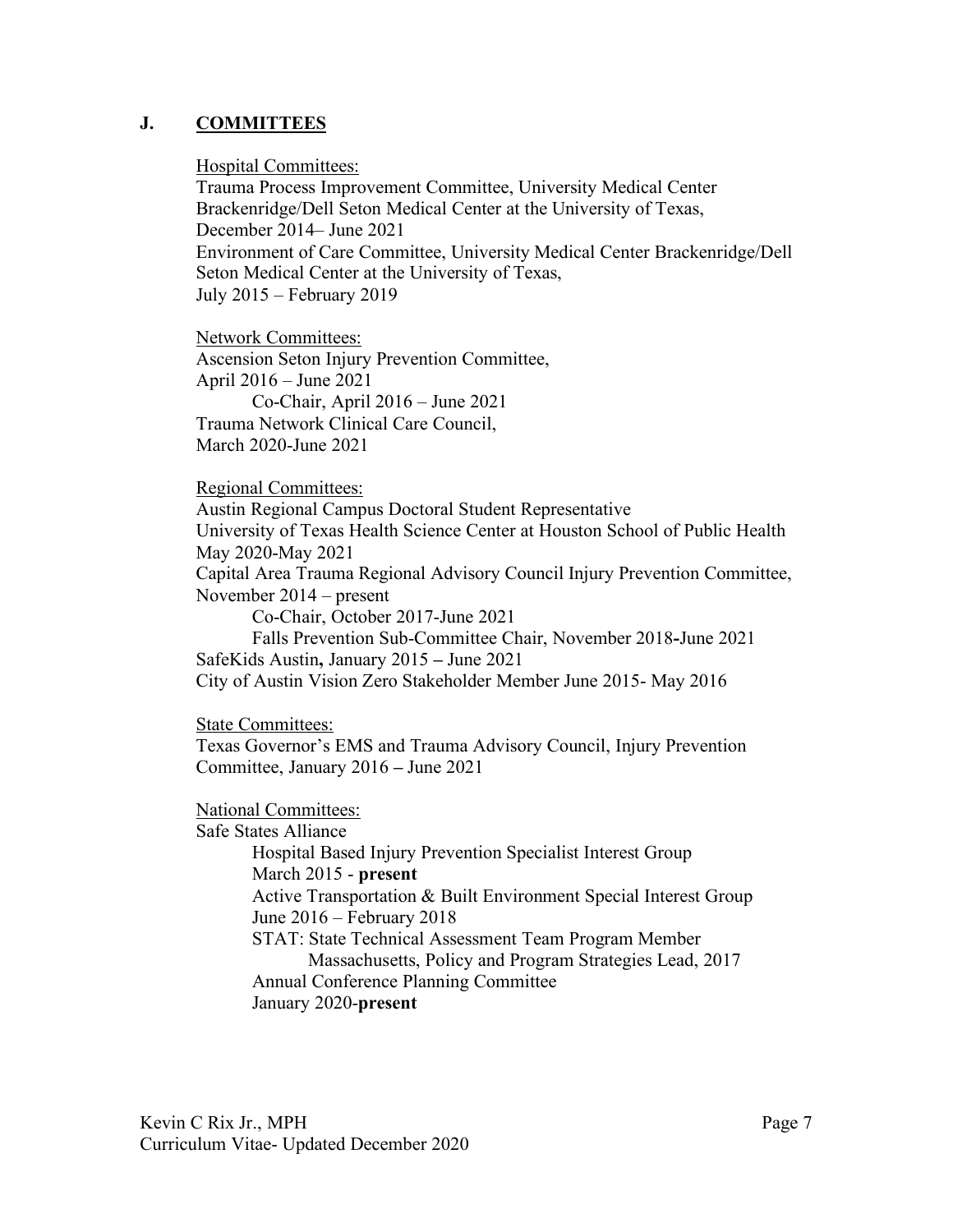# **K. GRANTS**

| 1. Title:       | Stepping On Program Funding A Falls Prevention Program |
|-----------------|--------------------------------------------------------|
| Role:           | Project Manager                                        |
| <i>Funding:</i> | \$2,500 CATRAC Mini Injury Prevention Grant            |
| Duration:       | June $2015$ – September 2015                           |

## **L. MENTEES**

1. *Mackenzie Barone*, High School Senior Project Capstone- How to implement a community based program and fundraiser. September 2014-June 2015

2. *Dayoung Jung,* Master of Public Health Capstone Internship- Implementation of an Assaults Prevention Program at a Level 1 Trauma Center. August 2015 – December 2015

3. *Kristin Broadus*, Bachelor's of Science in Nursing Capstone Project-Community Based Planning of a Distracted Driving Prevention Program. January 2016- May 2016

*4. Kathryn "K.K". McCasalin,* Master of Public Health Internship- Foundations of Implementing Community Based Programs. May 2016- September 2016

*5. Bacilin Matthew,* Master of Science in Nursing Capstone Internship-Implementation and Evaluation of Community Based Falls Prevention Programs August 2016 – December 2016

*6. Rachel Rana*, Master of Public Health Internship- Foundations of Epidemiology of Implementing a Community Based Falls Prevention Program. August 2017- December 2017

7.*Stephani Curry*, Master of Public Health Internship- Data Analysis of Current Motor Vehicle Crash Trends, and a Comprehensive Literature Review for Best Practices to Reduce Child Related Drownings. January 2018-May 2018

*8. Kathryn "Noelle" Fagan,* Master of Public Health Internship- Identifying and Implementing Practices to Link Hospital Based Injury Prevention with Clinical Care. January 2018-May 2018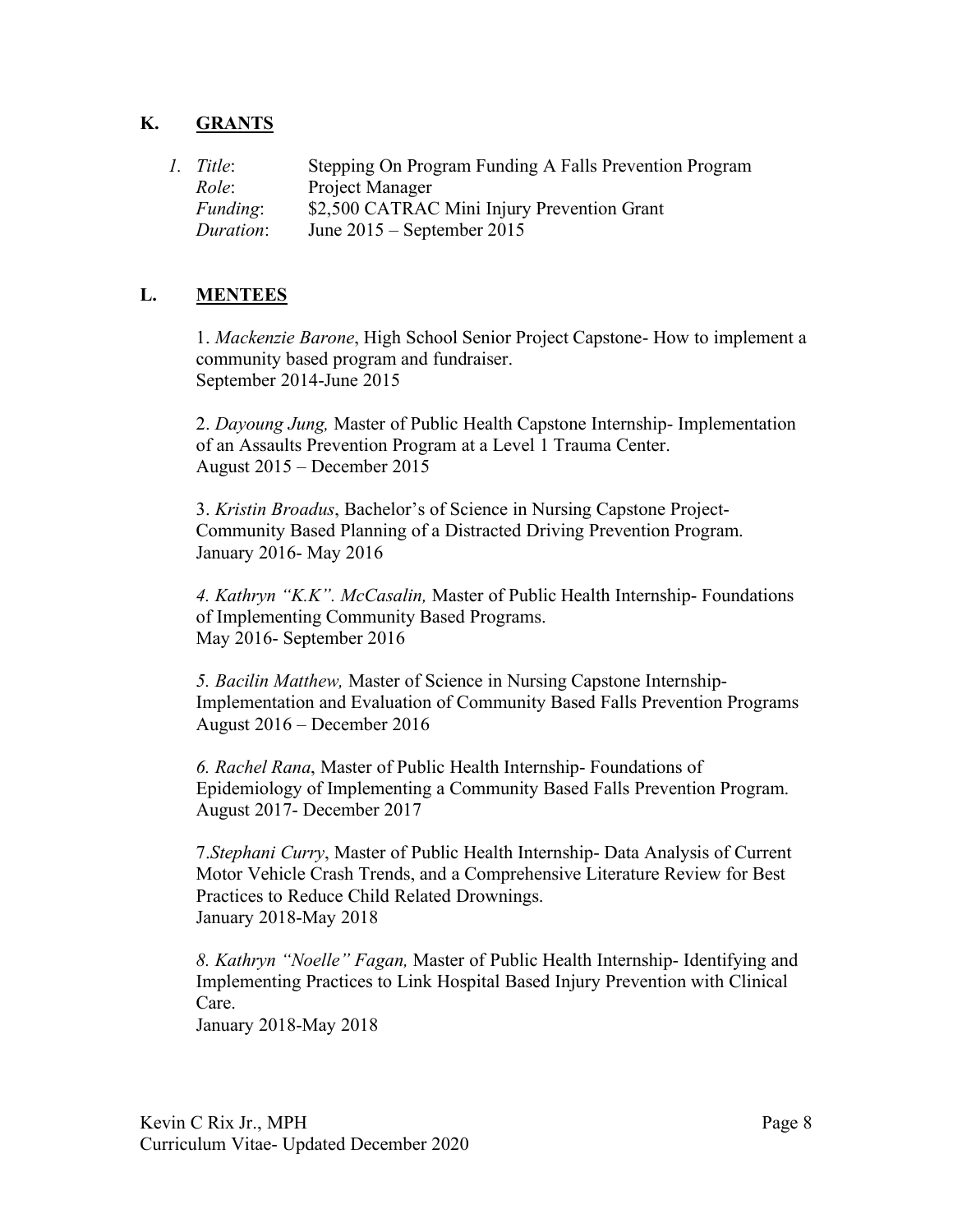9*. Elizabeth Boriack,* Master of Public Health Internship- A Comprehensive Look at the Current State of Bicycle Infrastructure in the City of Austin, and Development of Preliminary Health Promotion Materials for Current Cyclists. May 2018-August 2018

10. *Raven Hood,* Master of Public Health Internship- Principles and Foundations of the Injury Prevention Professional. Concentration in Development of Community Based Materials for Musicians and Cyclists. June 2019-August 2019.

11. *Isabell Sakamoto*, Safe States Alliance Mentorship Program June 2020-**Present**

# **M. AWARDS and HONORS**

Syracuse University Dean's List 2009, 2010, 2011

David B. Falk College of Sports and Human Dynamics, Excellence in Public Health Practice Award 2012

David B. Falk College of Sports and Human Dynamics, Department of Public Health, Class Marshall 2012

Boston University School of Public Health, Merit Scholarship Recipient 2012

Safe States Alliance, Community-Based Prevention Program Achievement Award 2018

University of Texas Health Science Center at Houston, Austin Regional Campus, 2021 Doctoral Graduation Commencement Speaker

Delta Omega Honor Society in Public Health-Alpha Iota Chapter 2021

## **N. ADDITIONAL EXPERIENCES**

Member, Trauma Centers Association of America December 2014 – **present**

Member, Safe States Alliance January 2015-**present**

Co-Founder, Director, Editor, and Producer, Leadership Table Top Conversations, Texas Injury Prevention Leadership Collaborative April 2020-September 2020

Kevin C Rix Jr., MPH Page 9 Curriculum Vitae- Updated December 2020